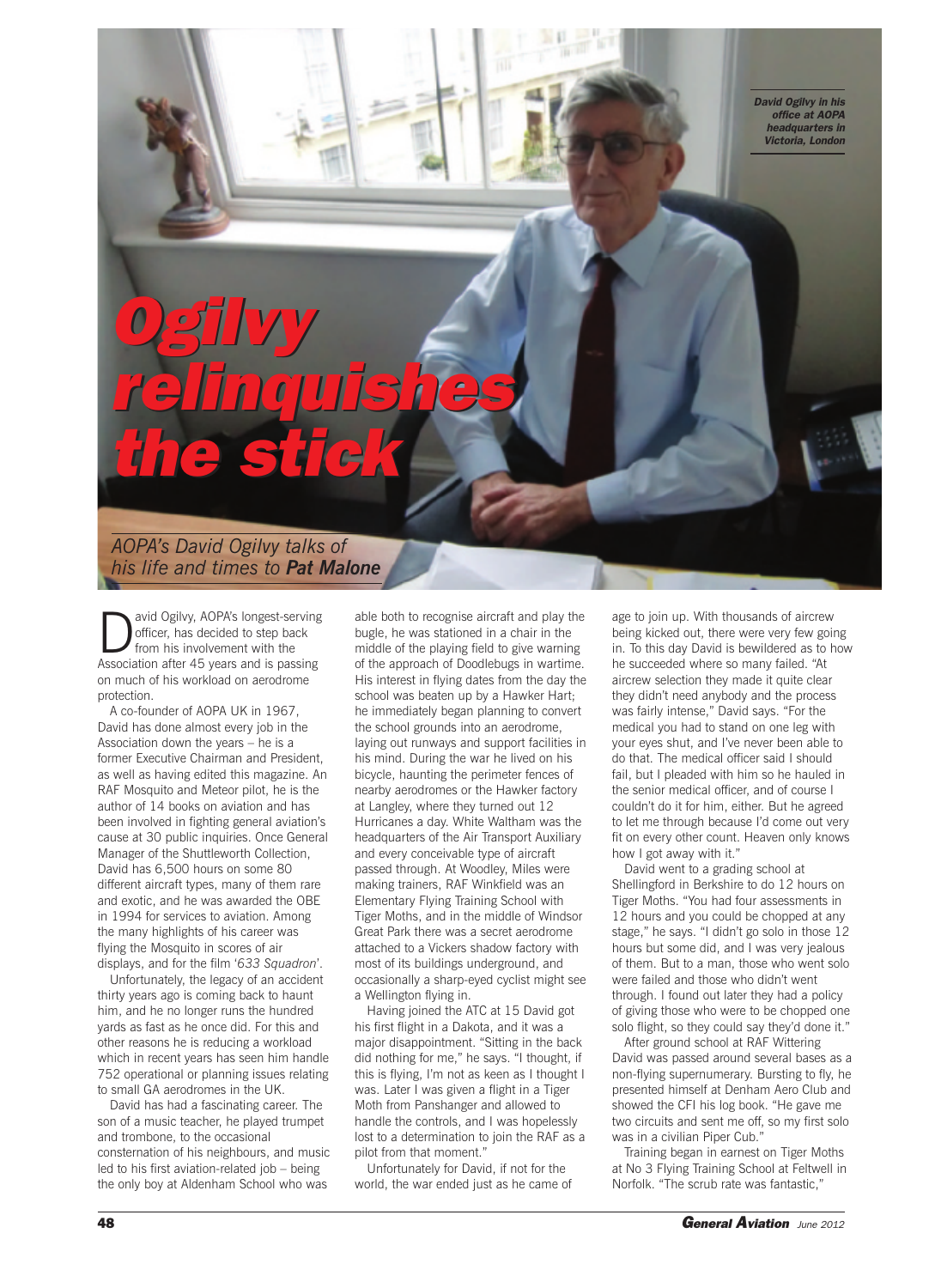David says. "Every Monday someone wasn't there; they'd been sacked over the weekend. But I seemed to have an unusual attitude. I said to my instructor, 'you know, I really do enjoy this flying, it's marvellous', and he was quite taken aback – no pupil had ever said that to him before."

## **Mosquito**

David went on to the Harvard, which was a great leap forward from the Tiger Moth. "I think the sequence of Tiger Moth and Harvard was the best training sequence anyone could invent," he says. "The Tiger gave you a sense of the weather and the wind, and you grew up in the Harvard, which taught you not to fool about." With some 200 hours he went on to 204 Advanced Flying School, where despite his expressed preference for Spitfires he was sent to Brize Norton and introduced to the Mosquito. "I was a little disappointed but I soon discovered the Mosquito was every bit as good to fly. My instructor sold me on it – at a great height he feathered a fan and did a barrel roll. 'Anything a Spitfire can do, this can do better,' he said. The trainer, the T3, was very manoeuvrable, much better than later marks which were much heavier and nothing like as nice."

It was also a handful. David witnessed three fatal accidents where Mosquitos on one engine rolled over and smashed into the ground on short finals – one a real engine failure, two in training. "More Mosquitos were lost in handling accidents during the war than to enemy action," he says. "They'd swing on take-off, they'd swing on landing, and asymmetric flying was very tricky. I saw three of my colleagues being killed, including my own CO, and it happened very quickly. With the high mark Merlins, if at approach speed of about 130 kt you kept the speed up you were okay, but if you had to add a bit of throttle on the good engine it could yaw and roll, and the elapsed time between touching the throttle and hitting the ground inverted would be about three seconds."

After Brize it was on to 237 Operational Conversion Unit at Leuchars, a small photo reconnaissance unit with two Spitfires, three Mosquitos and a Harvard. The Cold War was kicking off and the Mosquito 34 PR, the longest-range aircraft in the RAF inventory – able to make flights of 3,500 miles – was often sent east to photograph things that even now David doesn't talk about. "They had seven fuel tanks, which made fuel management interesting," he says. "We flew with 100-gallon drop tanks which apparently warped the wings; they had to be filled within an hour of departure, and if you were delayed they had to be drained. The 34 was supposed to be pressurised but it leaked like a sieve. Operational height was 37,000 feet and up there you had the sky to yourself – the PR Spitfire XIX could get above us, but the



new jets couldn't get anywhere near us."

David was often detached to Gibraltar, Libya and exotic RAF Benson, which was convenient because he had developed an outside interest. "I'd always had an interest in historic light aircraft and had flown one or two, so it was useful to be in the London area, where most of them were based," he says. "I was joint creator with Ron Gillman of the Vintage Aeroplane Club, where membership was restricted to owners of suitable historic aircraft. One of the keenest VAC members was Neville Duke, Hawkers' chief test pilot; they had a Hurricane, Hart and Tomtit at Langley. I used to ring him up and say, 'I've got a little show at White Waltham, can you come over?' 'What would you like?' he'd ask. And I'd reply, 'The lot, please.' The Tomtit is now at the Shuttleworth, the Hart's in the RAF Museum and the Hurricane is with the BBMF. We kept the VAC going for six years, but Ron and I both got too busy and had to let it go. Later the Vintage Aircraft Club was formed and does a marvellous job."

While in the RAF David also instructed at West London Aero Club at White Waltham, and with Wycombe Flying Club, then based at a 'wholly inadequate' small field alongside the River Thames at Bourne End. He also instructed on Piper Cubs at a far better aerodrome with two grass runways called Gatwick.

At Benson David converted onto the Meteor, which like the Mosquito had tricky asymmetric handling. "You were also constantly worried about fuel. On the downwind, if you hadn't got 40 gallons each side you had to land – you couldn't go round, that was the rule. On take-off and landing the Meteor was a piece of cake compared to the Mosquito, but one vice killed a lot of people on approach. If you failed to pull the airbrakes in before you lowered the wheels it would go into a

roll and you couldn't stop it. People were killed frequently in those times – the whole attitude to accidents was different. It was a hangover from the war. You got the job done, whatever the cost."

## **Elstree**

After six years in the RAF David was offered a civilian job at Elstree Aerodrome. "I'd started air racing and met Ron Paine, who raced the only remaining Miles Hawk Speed Six. He was Technical Director of Derby Aviation, which operated Elstree Flying School. I took over at Elstree the age of 23 and turned it into London School of Flying, and we expanded into three schools, Elstree, Denham and Derby. At Elstree we had an Air Training Corps contract, and one of my first pupils was AOPA Chairman George Done. "We developed the professional training

*Elstree, early 50s – David Ogilvy, and on the wing, his pupil George Done, now AOPA Chairman*